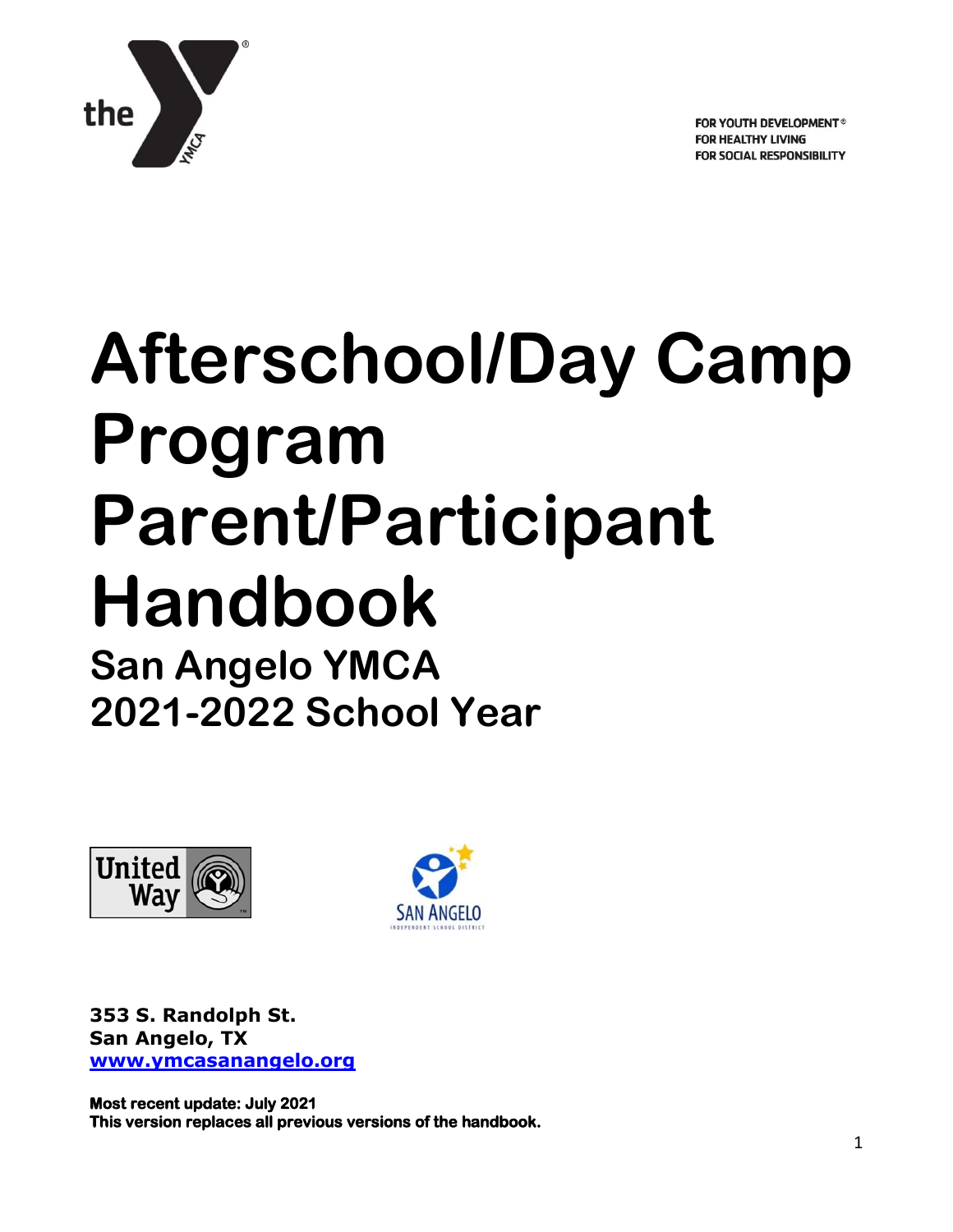## **About This Handbook**

This handbook was developed to describe the policies, programs, and benefits available to participant's parents. It is important to read, understand, and comply with all provisions of the handbook.

This handbook supersedes and replaces all previously existing policies, handbooks, manuals, guidelines, correspondence, rules and oral or written representations previously given or advised by the Y. Participant's Parents are required, as a condition of their child's participation, to read this Afterschool Program Handbook and sign the Acknowledgement Form provided to them in the enrollment form. Y management will interpret and amend these guidelines as necessary and communicate changes accordingly.

## **Mission Statement**

The mission of the San Angelo Y is to serve the people in the San Angelo community of all faiths and ages, with emphasis on families and youth, to permit them to achieve their God-given potential in spirit, mind and body through its programs, staff, facilities and the community.

## **Our Commitment Is to Social Good**

The San Angelo Y is an independent 501(c)(3) tax-exempt organization under the IRS code, which means that donations to the Y are tax deductible. It is the goal of the Y to provide programs and services regardless of an individual's or family's financial ability to pay for participation. Every day, the Y brings together people of all ages and from all walks of life with a shared commitment to ensuring that everyone has the opportunity to live life to its fullest.

# **Handbook Review and Update Process**

This handbook will be reviewed annually and updated as needed. Parents will be notified when changes are made and will be required to sign a new handbook/addendum agreement reflecting the changes.

## **Purpose of the Afterschool Program**

The purpose of the program is to provide safe, affordable care to families in our community. We strive to integrate the Core Values of the YMCA into the program: Honesty, Caring, Respect, and Responsibility. Additionally, we have a responsibility to provide activities and programs components that encourage healthy lifestyle for the children in our care. The following components have been implemented into the program to create impactful experiences for our camp participants, healthy breakfast, healthy lunch, healthy snacks, educational support activities, and special events.

# **Program goals**

The goals of the program are to create an environment where the children we serve can develop a sense of belonging, achievement and build relationships.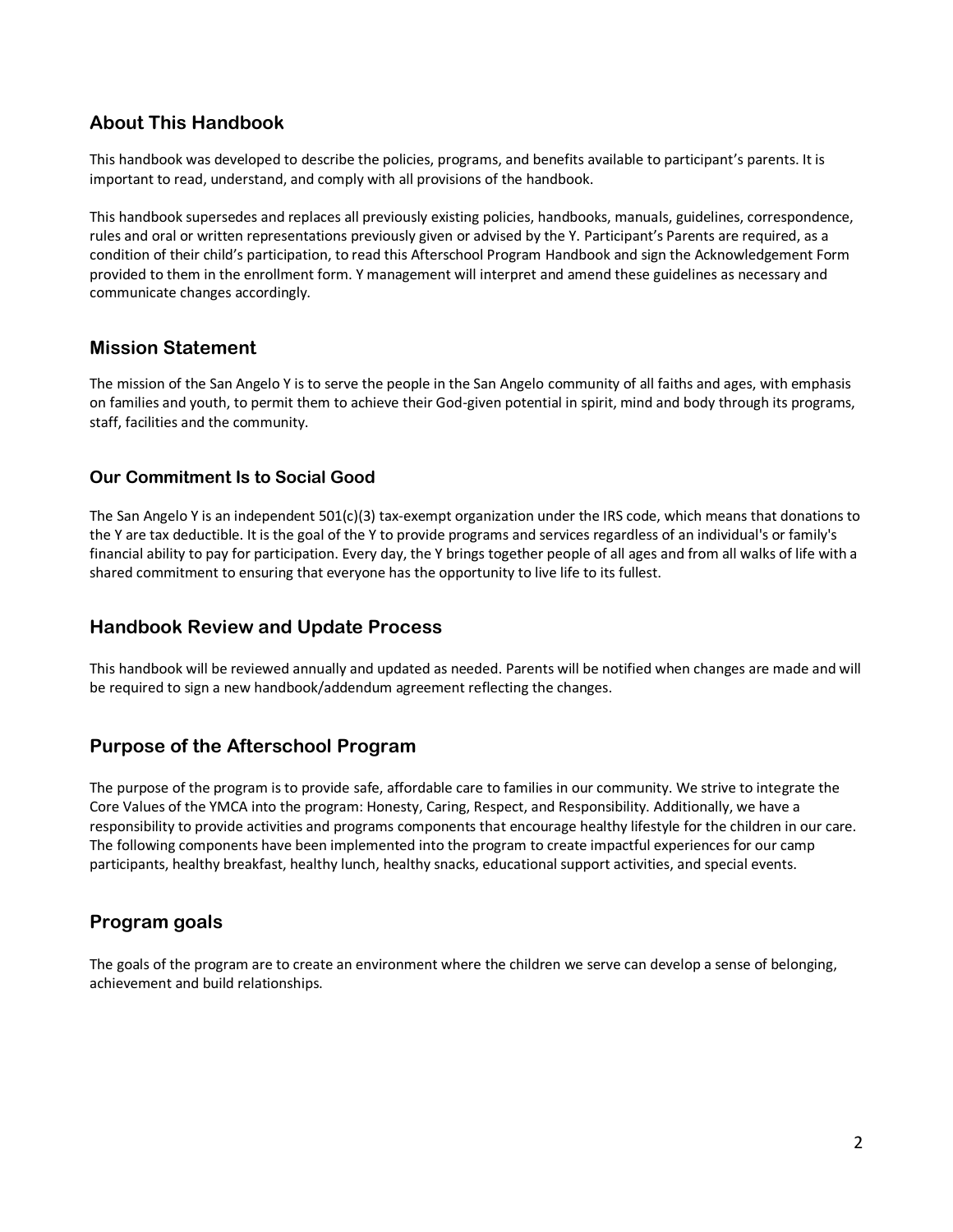# **Philosophy**

The YMCA strives to maintain a positive approach to managing children's behavior at all times. The YMCA teaches positive discipline as the process of teaching how to become responsible, respectful and resourceful members of our community.

# **Program staff**

Staff are a crucial component to the success of our program. The Y values the partnership between program directors and Parents/guardians, and strive to ensure open communication.

| <b>Youth Service Director</b>         | <b>Dustin Estes</b>    |
|---------------------------------------|------------------------|
| Asst. Youth Service Director          | Lisa Sanchez           |
| Afterschool and Day Camp Director     | <b>Marshall Herrin</b> |
| Afterschool and Day Camp Director     | U'Lisa Velasquez       |
| <b>Childcare Accounts Coordinator</b> | Linda Mata             |

The San Angelo YMCA maintains the standards set forth in the Minimum Standards for Child-Care Centers. You may review the child-care minimum standards and the most recent Licensing inspection report at your child's site or at the YMCA. You may contact the local Licensing agency by calling 325-657-7406, the Protective and Regulatory Services childabuse hotline at 1-800-252-5400, and the protective and Regulatory Services website at www.tdprs.state.tx.us/. Each location is inspected, at a minimum, annually by a licensing representative. Licensing representative ensures our program is in compliance with the minimum standards.

The quality and effectiveness of YMCA services for children are directly related to the skills and personal characteristics of the staff. Recruiting, selecting, training and supporting the staff are essential, interrelated processes in ensuring the success and integrity of children's programs. The leaders are required to have knowledge of child and youth milestones, knowledge of recreation activities, demonstrate the character values, and must possess positive role-model qualities in order to serve as a caregiver for the children.

Staff members are selected for having personality characteristics such as warming, sympathetic, and the ability to relate positively with children, which correlates with the YMCA's 4 core values, caring, honest, respect and responsibility.

Employees are screened, background checks are conducted upon hiring, and employee members who have contact with children receive training in recognizing, reporting, and preventing child abuse. Some of the guidelines for employees are as follows:

- At no time during a Y program may an employee person be alone with a single child where he or she cannot be observed by others. Employees should position themselves in such a way that other staff can see them.
- A child may not be left unsupervised.
- Employees shall not abuse or mistreat children in any way, including
	- o physical abuse-striking, spanking, shaking, slapping, etc.
	- o verbal abuse-humiliating, degrading, threatening, etc.
	- o sexual abuse-touching or speaking inappropriately
	- o mental abuse-shaming, withholding kindness, being cruel, etc.
	- o neglect-withholding food, water, restroom access, or basic care.
- Employees members may not transport children in their own vehicles.
- Profanity, inappropriate jokes, displays of intimate affection, sharing intimate details of one's personal life, and any kind of harassment in the presence of children, parents, volunteers, or other employee is prohibited.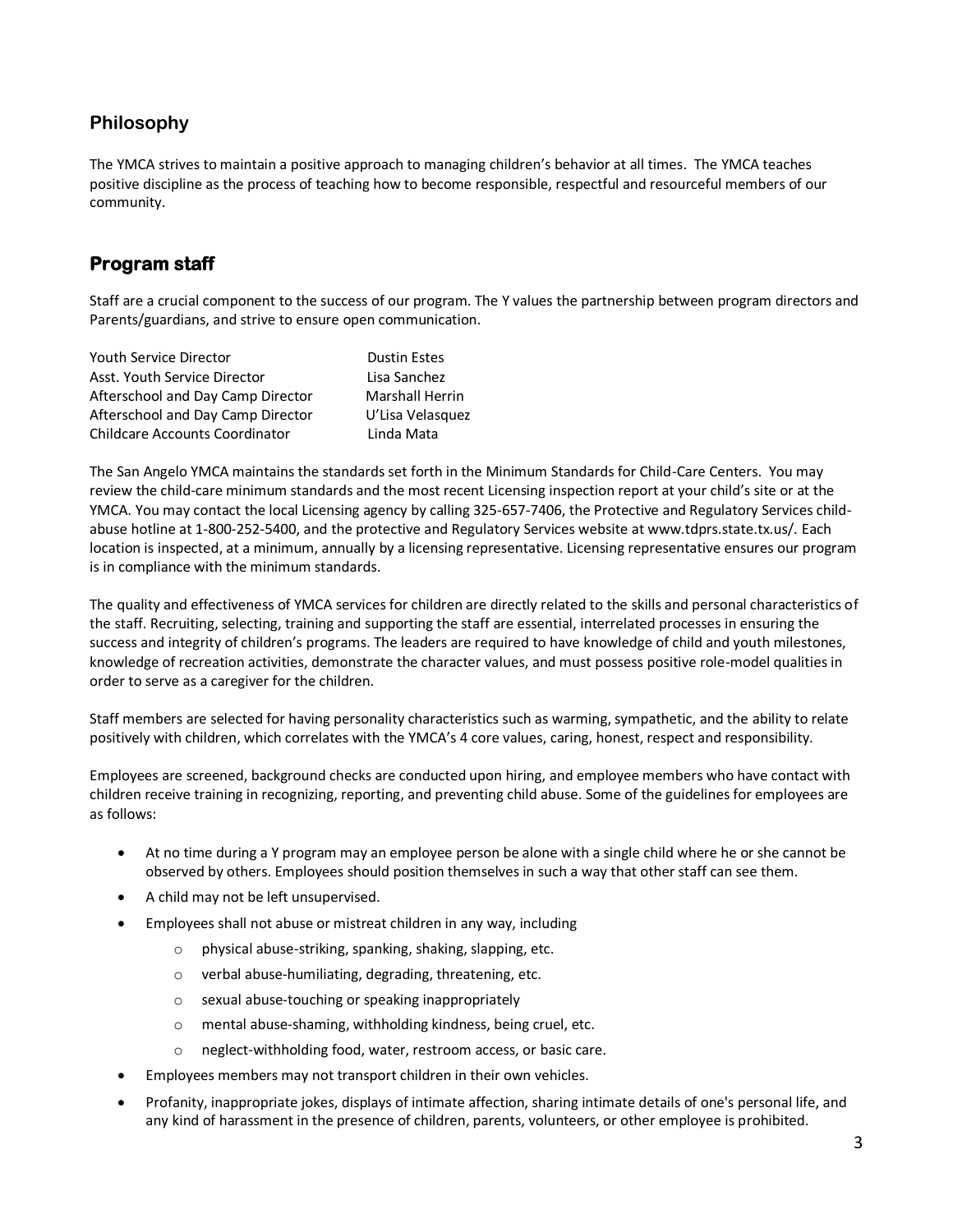- Outside of the Y, employee members may not be alone with children whom they meet in Y programs. This includes babysitting, sleepovers, driving or riding in cars, and inviting children to their homes. Not following the policy will be grounds for termination of employee and participant.
- Employees may not single out children for favored attention and may not give gifts to youth or their parents.
- Program rules and boundaries must be followed, including appropriate touch guidelines. Children may be informed, in an age-appropriate manner, of their right to set their own "touching" limits for personal safety.
- Children may not be disciplined by use of physical punishment, such as running laps, push-ups, etc. Additionally, employees may not withhold the necessities of care, including food, water, rest and access to restroom facilities.
- Group based consequences may not be used as a result of individual youth's behaviors.
- Food may not be used as an incentive or consequence for behaviors.
- Employees may not date program participants who are under the age of 18.
- Under no circumstances should staff members release children to anyone other than the authorized parent, guardian, or other adult authorized by the parent or guardian (authorization on file with the Y).
- Staff members are to report anyone who violates any of these child abuse rules to their supervisor or next level of supervision.
- Staff members are required to read and sign all policies related to identifying, documenting, and reporting child abuse and to attend trainings on the subject, as instructed by management.
- Staff members are required to fully cooperate with any investigation by the Y, any law enforcement agency or any other authorized outside agency. Failure to do so is considered misconduct and will result in termination.
- Staff members are to make sure the rest room is not occupied by suspicious or unknown individuals before allowing children to use the facilities. Staff members will stand in the doorway of the rest room while children are using the rest room. This policy allows privacy for the children and protection for the staff members (i.e., not being alone with a child). If staff members are assisting younger children, doors to the facility must remain open. No child, regardless of age, should be allowed to enter a bathroom alone on a field trip or at other off-site locations. Always send children in threes (known as the rule of three) and, whenever possible, with staff.
- No staff member will ever strike, swear at, abuse, or threaten with physical intimidation either a child or a parent/guardian.
- No staff member will allow a child to be stricken, sworn at, abused, or physically intimidated by anyone else in the program.
- No child will be allowed to continue in the program that becomes a safety hazard to him/her or others.
- The YMCA has a **ZERO BULLYING** policy and will take swift action if a staff has been made aware of any child participating in bullying acts.
- No staff members will ever solicit or accept gratuities in consideration for any treatment of a child.

# **Program Admission Criteria**

**Ages 3-5:** Children must be 3 years of age on or before the first day of program. **Children attending the program must be fully toilet trained and able to manage their own self-care; we do understand that accidents occur occasionally. If a child does not have extra clothing the parent must be at the site within 30 minutes of program staff, contact call/request of extra clothes.**

**School Age:** Children must be 5 -12 years of age and enrolled in elementary school to be accepted.

Parents/guardians must complete, in its entirety, the San Angelo YMCA Afterschool program enrollment form at time of enrollment and prior to the first day of participation in the child care program. A \$20 registration fee and the first installment payment is due at time of enrollment.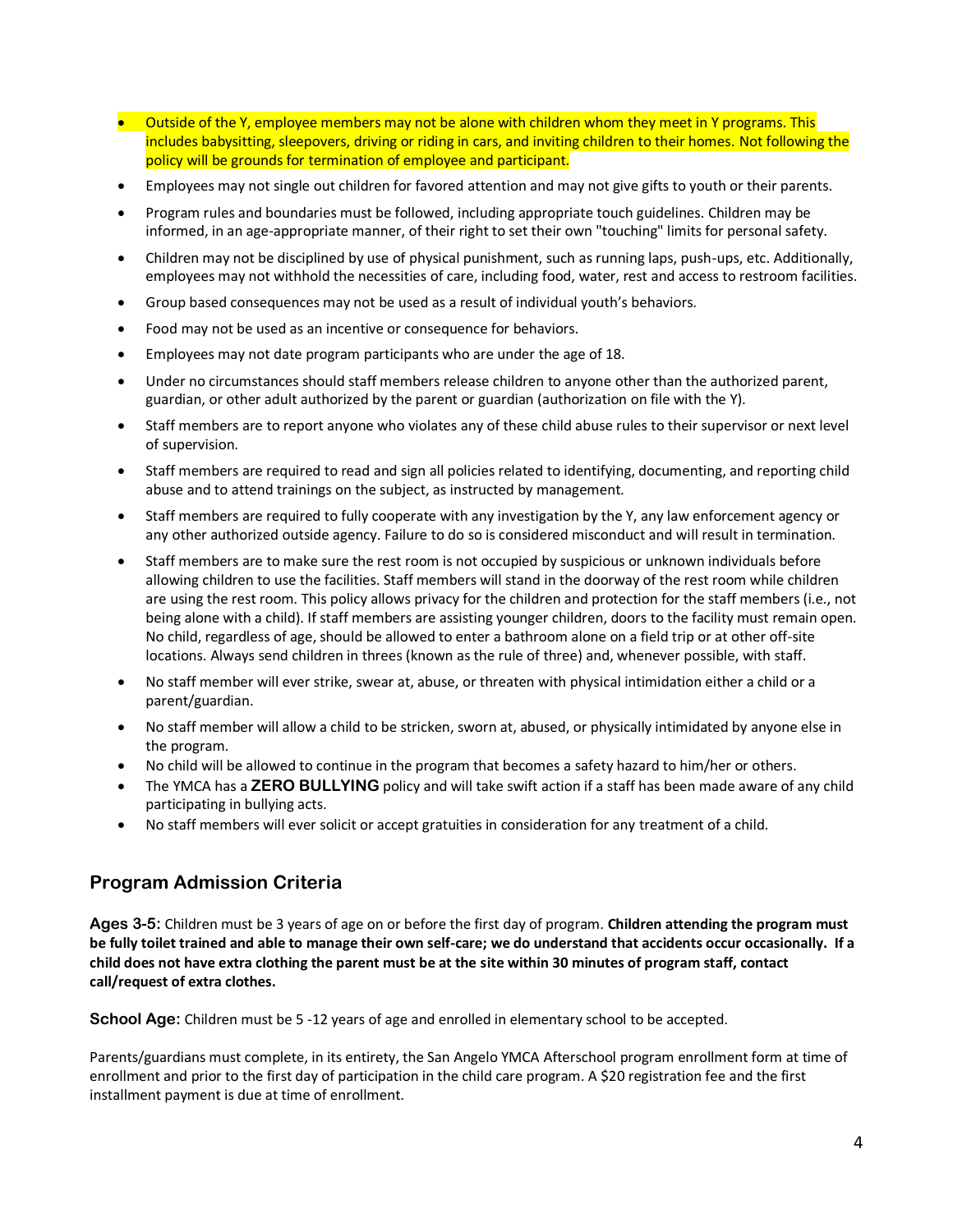### **Program Fees**

**School aged Headstart YMCA Members \$52.50 per week YMCA Members \$65.50 Non-YMCA Members**  $$65.50$  **per week**  $$918.000$  **per day**  $$75.50$ **<br>Daily Drop-in Rate**  $$18.000$  **per day**  $$Daily Drop-in Rate$  **\$18.00 per day Daily Drop-in Rate \$18.000 per day Daily Drop-in Rate \$18.00 per day**

**Registration Fee:** \$20 per child

**Registration Fees are non-refundable**. Scholarships do not apply to the registration fee. CCS families do not pay a registration fee.

**Weekly Fees:** Weekly fees are due every Friday for the upcoming week, additionally, if school is out for holidays, the week will be pro-rated.

**Late Payments:** Payments must be made by 12pm Monday afternoon for the current week of care. Child will be allowed to attend program by making payment and keeping account current only. **NO EXCEPTIONS**

**Accounts must be maintained current:** Children will not be allowed to attend the program on Monday afternoon after 12 pm and thereafter, until the account is current and paid in full. Payments must be kept current. Accounts with one week past due will result in participant being unable to attend program or participate in any YMCA program.

 For example, if your child is going to be attending the week of August 23-27, your payment must be made on or before 12 pm on August 23<sup>rd</sup> for child to be able to attend program.

## **Payment Method Options**

We offer multiple payment method options for parent's convenience.

**YMCA:** Payments are accepted at the YMCA Welcome Center during normal YMCA operation hours. Cash, check, or debit/credit card payments are accepted.

**Phone**: Phone payments are accepted at the YMCA Welcome Center during normal operation hours. Debit/credit card payments are accepted.

**Online:** Payments may be done online thru our website ymcasanangelo.org. instructions available at the Welcome Center.

**Bank draft/auto draft:** Weekly payments due every Friday may be set up to auto draft from a checking account. A complete bank draft form must be filled out at time of enrollment, a copy of a voided check must be attached to form. A 30-day advance notice must be turned in to cancel a checking account auto draft.

**Afterschool Site:** Payments made by check/money order are accepted at the Afterschool sites on Fridays for the upcoming week. No cash payments are accepted at the sites.

Failure to make payments by 12 pm, Monday afternoon will result in participant being unable to attend the Afterschool program.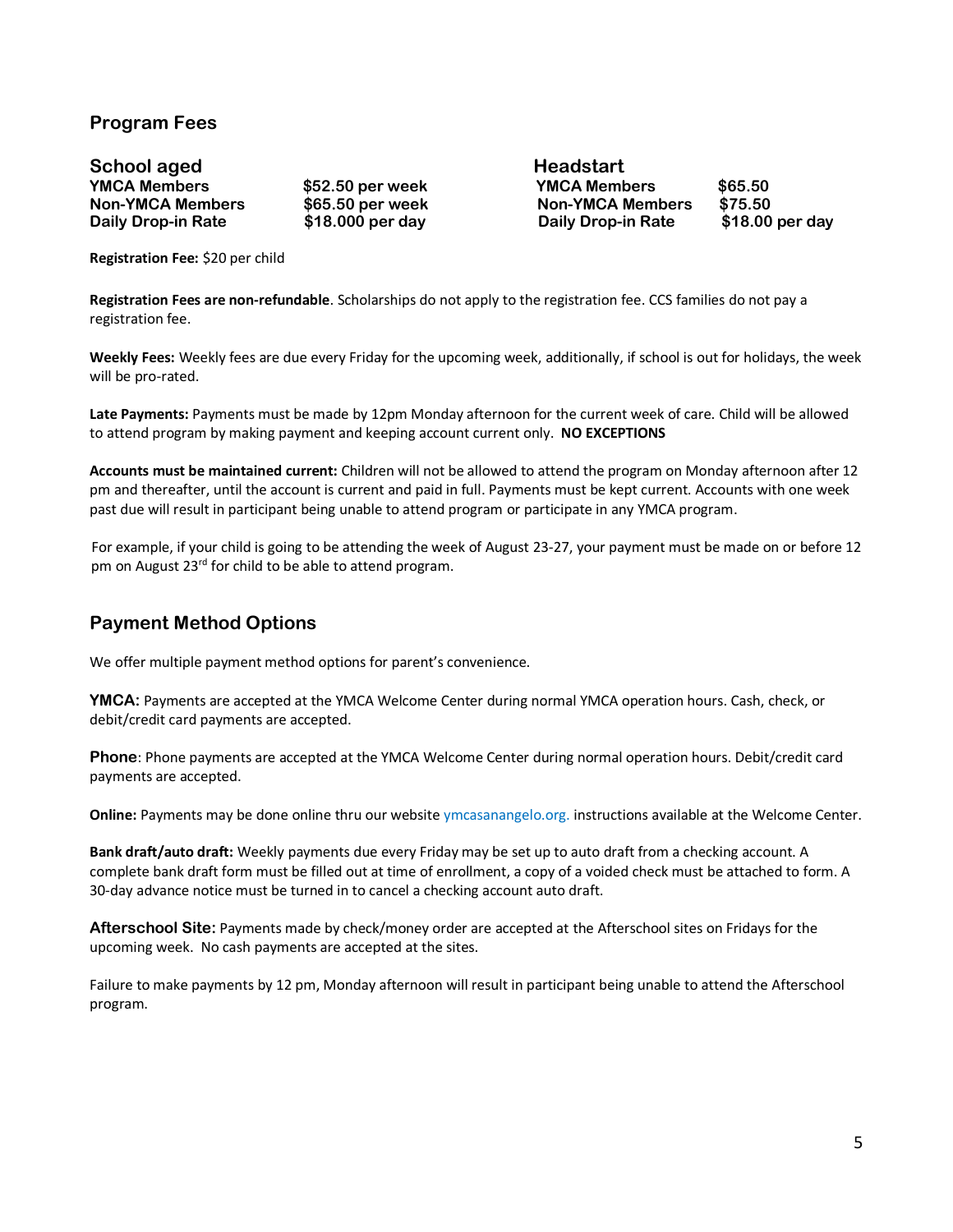## **Program Assistance**

The San Angelo YMCA is committed to serving families, and offers a scholarship assistance program to families who qualify. Awards are determined based on the total income and number of dependents in the home.

Families requesting assistance must apply 7–10 business days in advance to enrollment and payment due date. To ensure the quickest response time applicant must provide current income verification and other supporting documentation along with complete scholarship/program assistance application. The child care program reserves scholarships/program assistance for families with parents/guardians who are working or going to school. Scholarships awarded for the summer day camp program will be honored for the upcoming current school year. All scholarships/program assistance approvals are honored for 1 year from date of approval.

# **Face Coverings/Social Distancing**

To help lower the risk of COVID-19 exposure and reduce the spread during the afterschool program, masks are not required but highly recommended to be worn by staff, parents, and participants. Children under the age of 10 will not be required to wear a mask, it is highly encouraged. Should a staff, parents, and participant forget his/her mask, masks will be available. YMCA will clean and disinfect frequently touched surfaces daily, or between uses as much as possible. Use of shared objects and equipment will be limited, or cleaned between use by each individual if possible. Social distancing measures will be highly recommended. Due to COVID-19 regulations, parents will not be able to visit sites during the Afterschool program hours of operation., YMCA child care program will follow CDC and Minimum Standards for Child-Care Centers COVID-19 guidelines/quarantine (see CDC website for guidelines)

# **Afterschool Daily Schedule**

The program begins at school dismissal and continues until 6:00 p.m. Monday-Friday during San Angelo ISD school calendars only. A daily schedule might be:

| Dismissal to 3:30 PM | Outdoor play, homework time                  |
|----------------------|----------------------------------------------|
| 3:30 PM to 4:00 PM   | Snack                                        |
|                      |                                              |
| 3:30 PM to 5:00 PM   | Centers, crafts, games, sports, small groups |
| 5:00 PM to 6:00 PM   | Guided indoor activities, clean-up           |

\*\*The After-School Program will begin at the time of dismissal on early release days.

## **Holiday Schedules**

The Afterschool Program does not operate on the following days:

| New Year's Eve, New Year's Day | Thanksgiving Day                    |
|--------------------------------|-------------------------------------|
| Good Friday                    | Day after Thanksgiving              |
| Memorial Day                   | Christmas Eve                       |
| Labor Day                      | Christmas Day & Day after Christmas |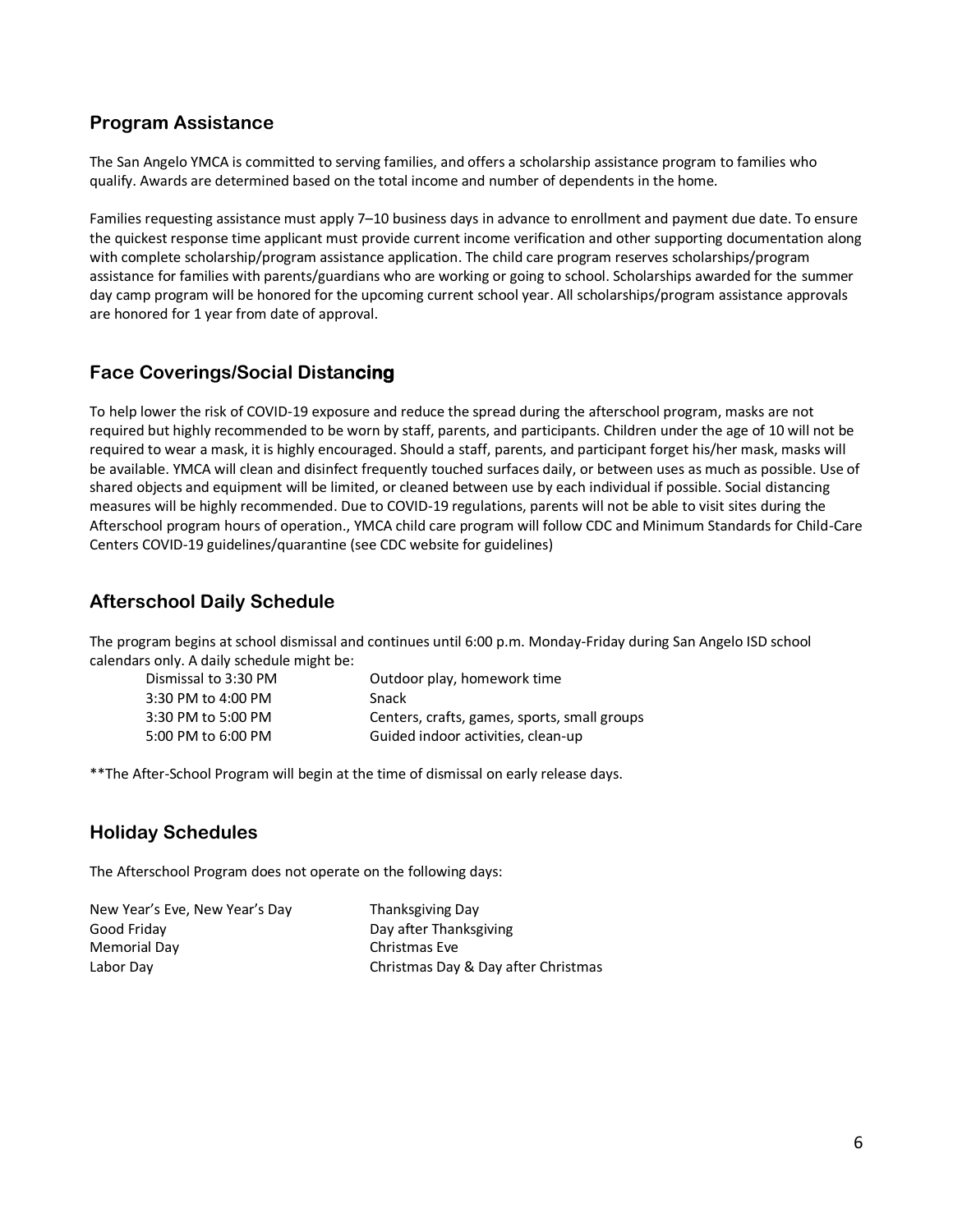# **Day Camps**

Following the SAISD calendar, on most days when school is out for school holidays, child care is offered from 7:00 am to 6:00 pm at the location TBD. Cut off time for drop off will be at 9 am. Full day schedules vary with planned activities. A morning snack, lunch, and an afternoon snack will be provided. Fees are in addition to regular After School program tuition. Pre-registration is required for participation in Day Camps.

Pre-registration is required for all day camps. Those not pre-registering, including CCS clients, will be turned away.

**Day Camp fees are in addition to After School fees** and are due at the time of registration. Refunds will be given if registration is cancelled more than 24 hours prior to the camp beginning. No refunds will be given with less than 24 hour notice of cancellation, including no-show.

## **Bad Weather/Emergency Closure**

If the Summer Day Camp program site must evacuate due to an emergency, staff will lead children to the places listed on the posted, "Emergency Care and Disaster Plan." The alternate location for a toxic fume evacuation is the YMCA at 353 S. Randolph.

## **Homework**

It is the YMCA's policy to provide the opportunity for your child to do his or her homework and to receive assistance when needed. (Specific homework time will be designated by the Site Director) It is your responsibility as a parent/guardian to impress upon your child the importance of taking advantage of the scheduled time. We are not able to provide one on one or individual tutoring or skills mastery.

# **Cancellation Policy**

If you need to withdraw your child or cancel registration, a 24 hour written cancelation is required, and can be emailed to Childcare Accounts Coordinator, Linda M at lmata@ymcasanangelo.org. Email must be received Monday thru Friday to qualify for the 24 hour written cancellation policy. No refunds will be given with less than 24-hour notice of cancellation, including no-show.

Re-entry into the program during the same school year will be allowed without paying an additional registration fee. Enrollment forms will need to be updated prior to the child's start date and any outstanding balances must be paid.

# **CCS Cancellation Policy**

CCS parents must follow the program cancellation policy. Written notification of cancellation must be given to the childcare account coordinator and the CCS caseworker. Notification given to program staff or Welcome Center staff does not fulfill the notification obligation.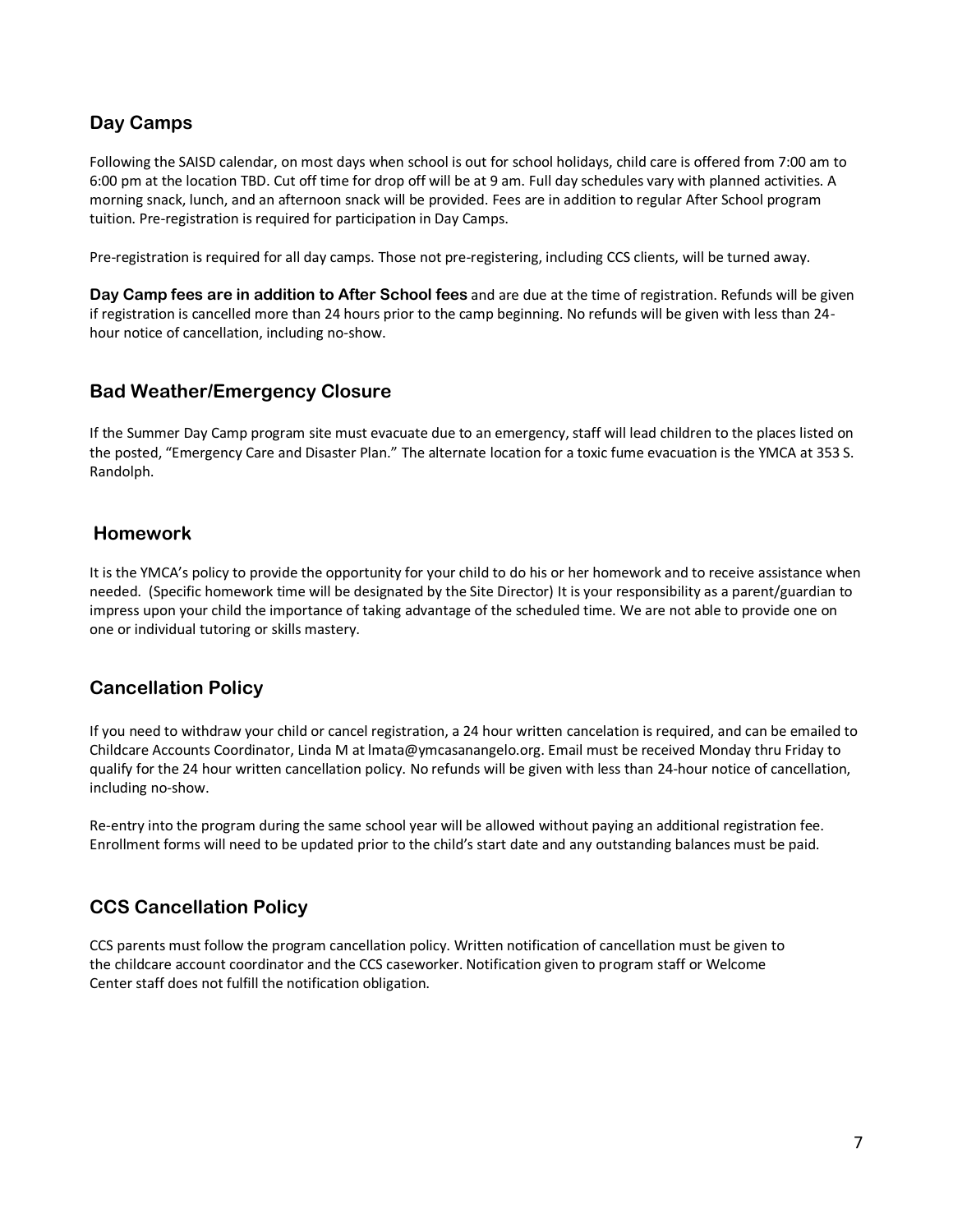# **Refund Policy**

The Y does not issue refunds or credits for scheduled days the afterschool program cannot operate due to unforeseen environmental, inclement weather, or other situational emergency circumstances. **There are no refunds or credits for days or weeks missed due to illness, illness related to COVID-19, disciplinary action or any other circumstance.**

## **Absentee Policy**

If your child is going to be absent, it is **VERY IMPORTANT** that you call the YMCA between 8 a.m. and 12p.m. the day of the absence. If the childcare accounts department is not available, you may leave a message for your convenience. CCS parents must follow the program absentee policy and notify CCS caseworker of absences, you risk losing CCS services if you fail to notify the caseworker. Notification given to program staff or Welcome Center staff does not fulfill the notification obligation.

If your child(ren) goes home from school, call the YMCA and notify the program directors.

If your child will return late from a school field trip, it is your responsibility to notify the YMCA. When a child needs to stay After-School, a note must be sent to the Site Director from the child's teacher.

# **Release of Children**

 Parents and authorized persons are expected to be prepared to show identification. Child will not be released to anyone without proper identification. Child will not be released to anyone other than a parent/guardian or a person designated as an authorized pick up in writing by the parent/guardian. If someone other than those persons authorized on the registration form is to pick up a child, parent/guardian must notify the site director and provide proper identification such as ID. The staff is required to ask for identification to verify with the authorization pickup list; staff will record a driver's license number if necessary. Primary parents/guardian have the option to have a copy of photo ID to be attached to child's enrollment form.

#### **Refusal to show identification when picking up a child will be grounds for suspension/termination from the program.**

For any restricted individuals, orders must be in place in court, a copy attached to enrollment form and Youth Service Director must have a copy on file. Be advised that without a legal document of custody, we cannot deny the other parent's pick up rights. Parents / guardians are responsible for notifying Youth Service Director of any changes.

## **Custody Issues**

The San Angelo YMCA child care program will follow any court order provided to us regarding child custody and release. A copy of the court order/order is in place must be provided at time of enrollment or before  $1<sup>st</sup>$  day of camp. For further explanation or information in regards child custody concerns or procedures please contact Youth Service Director, Dustin Estes at 325-617-4990.

## **Sign-out Procedures**

Afterschool Program: Parents/guardians/authorized persons will be required to sign out child inside the building. Children must be signed out by a parent/guardian/authorized person by providing proper identification to program staff. Program staff will be at the entrance to sign out child and for pick up.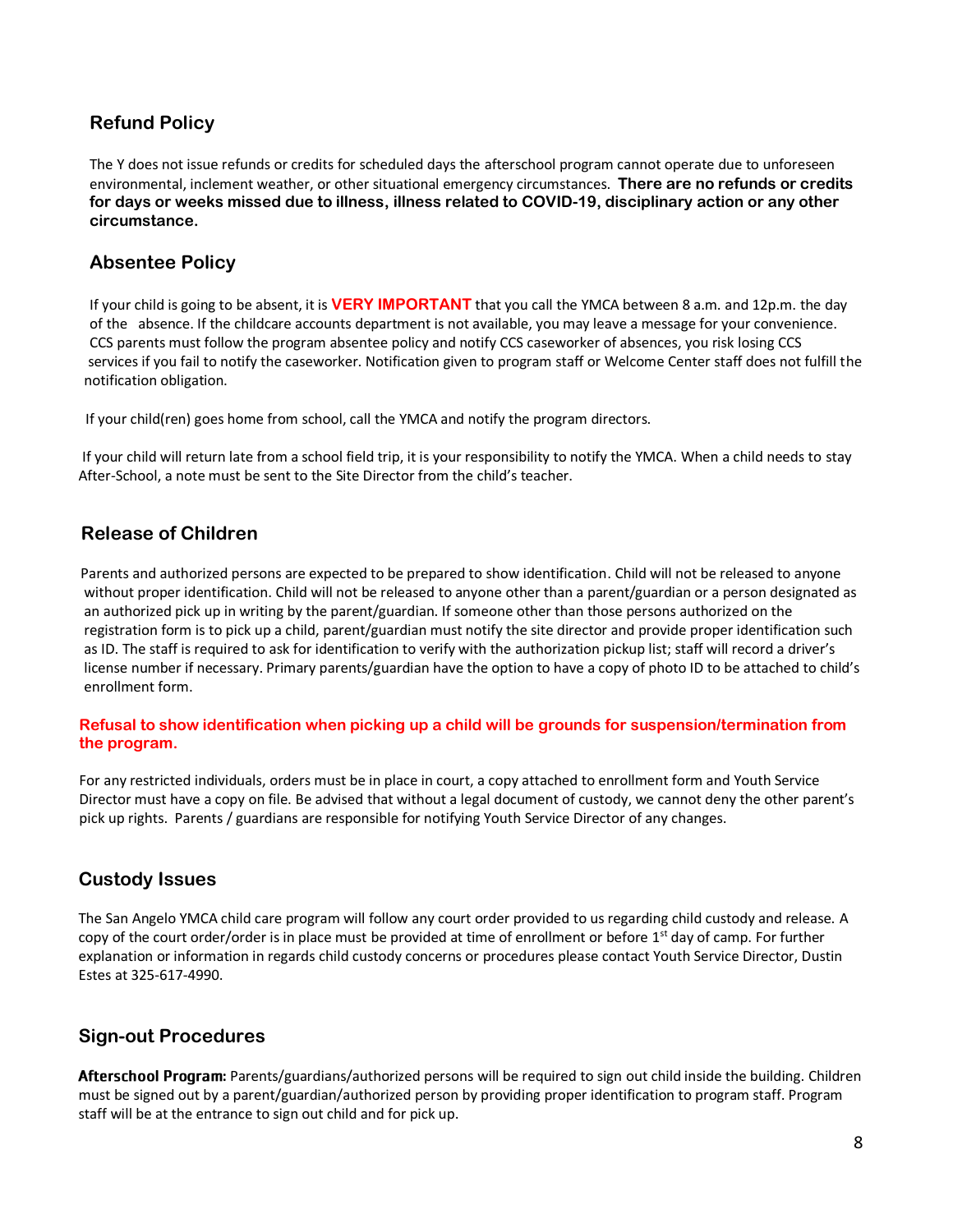Day Camp: Children must be signed in and out by a parent/guardian or authorized person when being dropped off and picked up. Staff are not allowed to sign children into or out of the program.

# **Late Pick Up**

YMCA licensed child care ends at 6:00 p.m., and our staff is scheduled to leave. However, please notify the program director if you anticipate being late; this will ensure the comfort of your child.

#### **Late fee charges are as follows: 6:00 – 6:05 \$1.00 6:06 – 6:10 \$2.00 6:11- and later \$2.00 plus \$1.00 for each additional minute**

Parents/guardians who have not notified the program center that they will be late can expect the following sequence of events to occur. These steps are necessary to ensure the safety of the child as well as YMCA program staff.

- 5:55 p.m. Courtesy call will be made to the parents.
- 6:00 p.m. Program closes, and staff member calls Childcare Director in charge.
- 6:05 p.m. Program staff in charge begins calling parent/guardian personal and work number(s) to make contact. If contact is not made, emergency contact listed on the enrollment form will be called.
- 6:30 p.m. Program staff in charge contacts local authorities to determine if any problem related to the parent/guardian has been reported.
- 7:00 p.m. Contact the YMCA at 655-9106 for location of child. If there is no contact from the parent/guardian/emergency contact and no other authorized persons to pick up child, CPS will be contacted and the child may be turned over to the Tom Green County Sheriff's Department (or local Police).

You risk dismissal from the program if:

- You fail to pay the late pick-up fee.
- You are late in picking up your child(ren) three (3) times from the program.

**\*\* Parents/guardians any changes to personal and work phone numbers, home address, emergency contacts, authorized pick up persons or any other changes to enrollment form. Must be made at the child's Afterschool program site by asking the site director for your child's enrollment form and reviewing it for changes**. **\*\*** 

## **Notice to Parents/Guardians**

When you sign out your child each day, please check for any up-to-date information or notices at the parent/guardian information area. Please check any posters and brochures for other information pertaining to YMCA activities.

# **Remind Texting System**

Primary parent/guardian listed on the enrollment form will be registered for REMIND texting system at time of enrollment. The primary parent will then receive text messages with information about the childcare program, account information, Kids Night Out, and camps. You have the option on your child's enrollment form to allow the secondary parent and emergency contact to receive these messages as well. You may check for the secondary parent and/or emergency contact to receive only childcare program information or allow them to receive account information as well. It is the parent's responsibility to call and update the childcare accounts manager when a phone number is changed.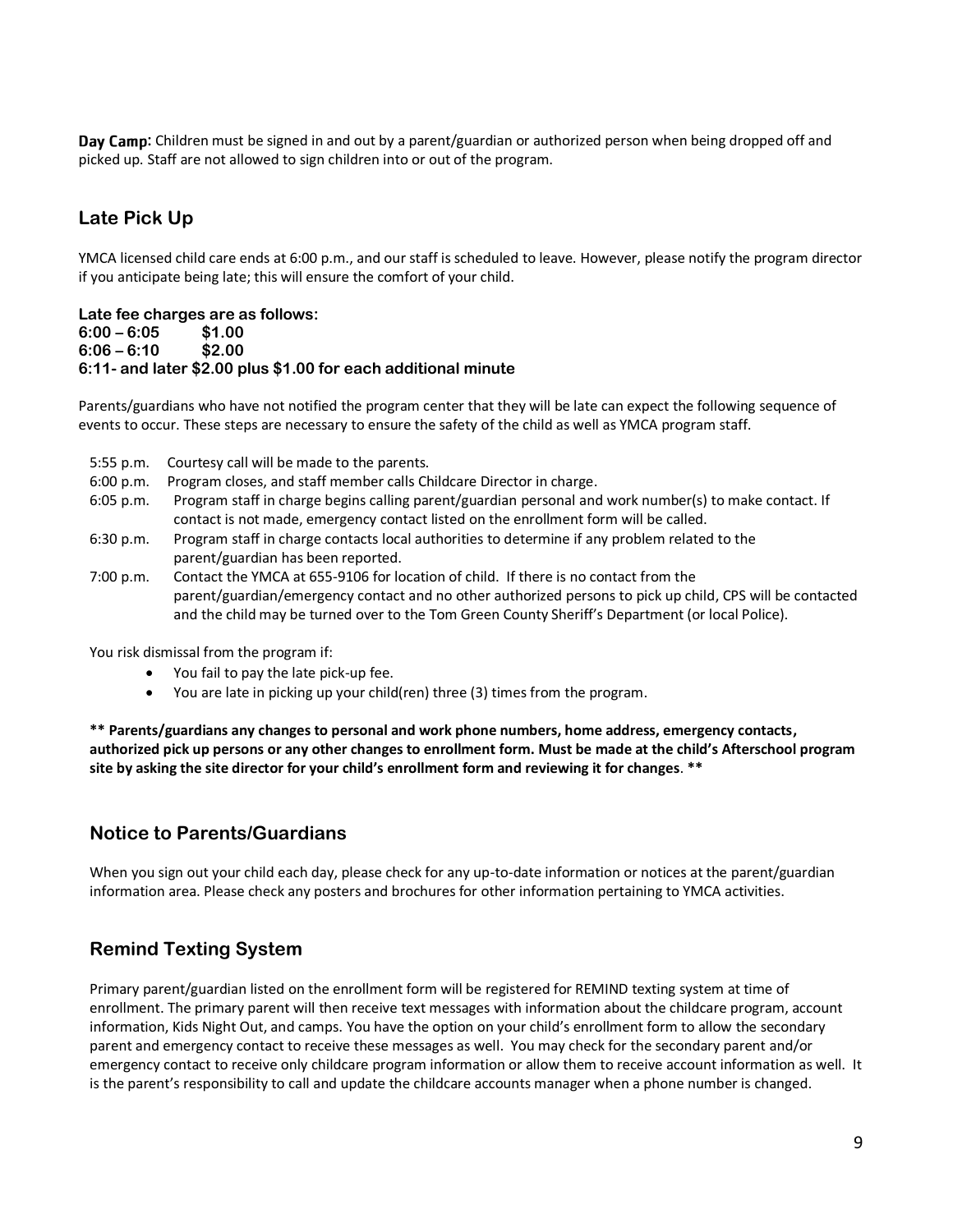# **Illness Before/ During Program Hours**

If a child has a temperature of 100 degrees/101 degrees' oral temperature, is vomiting, or shows signs of illness, s/he may not attend the Afterschool program. Any child who is showing symptoms of COVID-19 may not attend the program and must follow CDC guidelines.

If your child becomes ill during program hours, s/he will be isolated from other children and you will be contacted to pick him/her up. If parent/legal guardian cannot be reached, the YMCA will contact the emergency contact.

If your child is injured during program hours, the staff member in charge will take the proper steps deemed necessary to obtain emergency medical care as warranted. These steps may include but are not limited to:

- Providing immediate first aid or CPR;
- Attempting to contact a parent or guardian;
- Attempting to contact others listed on your registration forms;
- In case of serious injury, contacting appropriate emergency medical assistance;
- Ensure supervision of other children in the group.

Parents must be contacted in the event of any head injury, 911 will be contacted immediately following a child becoming unconscious, followed by a call to the child's parents.

## **Medication Taken During the Program**

Any medication which needs to be administered during program hours must:

- Be accompanied by a complete medication authorization form and must be signed by the parent with clear written instructions regarding dosage and time that medication is to be given (forms are available from Site Director).;
- Be brought directly to the Site Director in its original container with the child's full name, physician's name, expiration date, and drug name on the container; medication will not be accepted without the original packaging and prescription label: and
- Have specific written instruction for amounts, times, etc.

Additional rules:

- Staff will only administer medication as indicated on the label instructions.
- No over-the-counter medication, including aspirin, cough medicine, etc. will be given without a doctor's order.
- Staff cannot split pills or administer amounts other than specified on bottle.
- **•** Staff cannot administer expired medications.

It is the parent's responsibility to ensure the site has an adequate supply of medication on hand for the child. The parent must request any unused medication be returned on the child's last day of program. Medication not picked up will be discarded/destroyed.

## **Immunization Requirements/Hearing and Vision Screening Requirements**

Immunization records must be current and on file at the school the child attends. Children must also have a vision and hearing screening on file at the child's school. If current immunization record is not on file with SAISD, a copy of current immunization record/exemption affidavit must be provided to the program director before child can attend camp.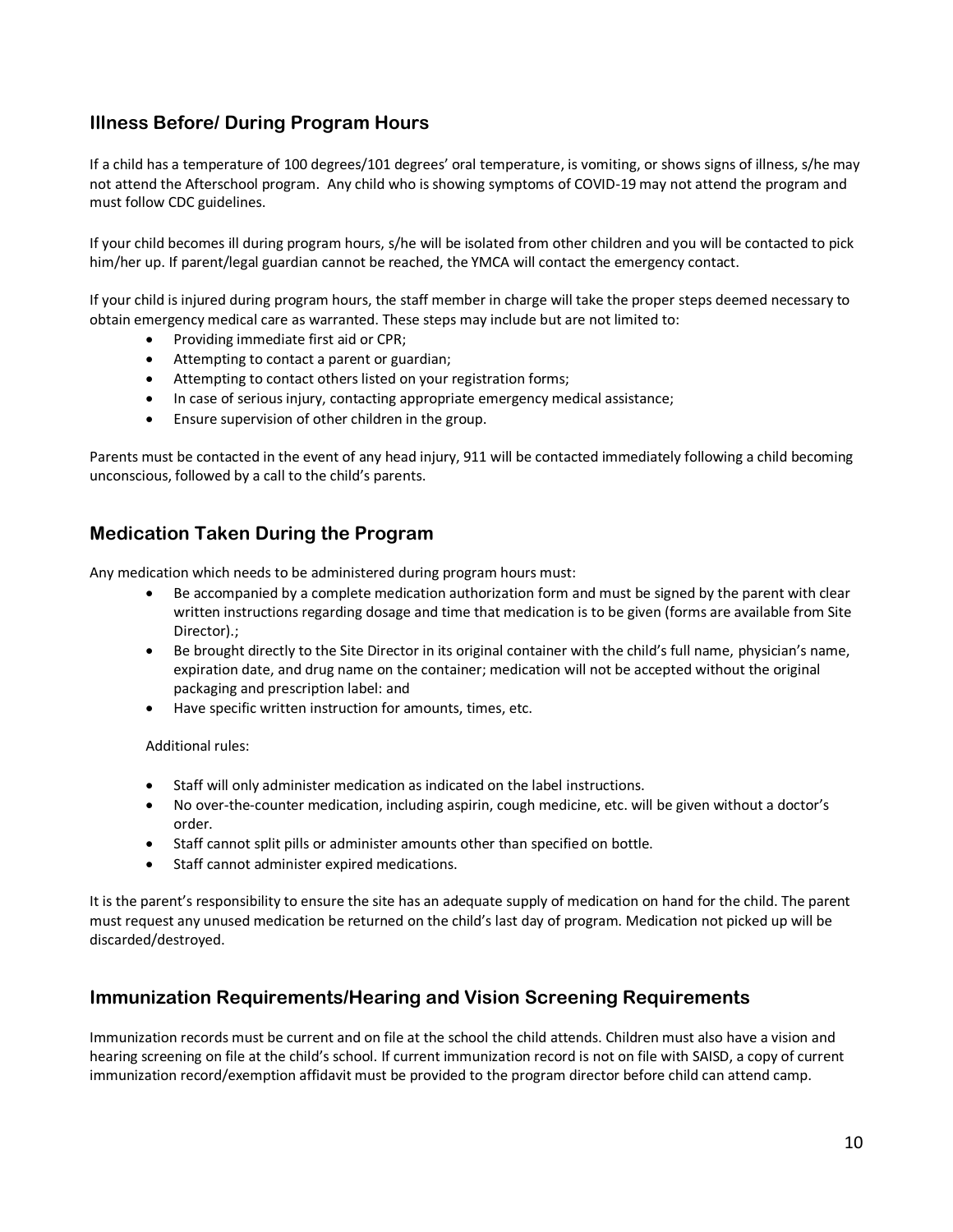## **Lice Protocol**

Children identified with live lice/nits will be sent home and participate in the Afterschool program until treatment is completed by the parents or guardians. Children who are sent home for head lice infestation must be free of live lice and all nits must be removed from the hair before the student may return to the summer day camp Program. Upon a student's returns to the program, the student shall be re-examined. If live lice/nits are found, the student will be sent home. The previous procedure will be followed until the student is free of live lice and all nits.

Parent may contact their child's physician for treatment options or purchase a FDA approved, over-the-counter lice/nit treatment product. It is important that a lice comb is used to remove the nits and dead lice. Retreatment is recommended in 7-10 days.

## **Meals and Food Practices**

The After-School and Day Camp programs participate in the Federal Child and Adult Care Food Program. The snack menu is posted in the white notebook and accessible to parents at all times. Parents are welcome to supplement or provide alternate snack for their child.

**After School:** The After-School program will provide an afternoon snack.

**Day Camp:** The Day Camp program will provide a morning breakfast snack, lunch, and an afternoon snack. Parents will be required to provide a sack lunch during some Day Camps. Children will not have access to a microwave or refrigerator during these times.

**Food Allergies:** A Food Allergy Plan Form signed by a doctor or physician must be provided prior to the child beginning camp.

# **Lost and Found**

Please mark all your child's belongings (e.g., lunch boxes, jackets, coats, backpacks, etc.)

Electronics and toys may be brought on days designated by program staff on the activity schedule. Please do not allow your child to bring these items on non-designated days. The YMCA will not be responsible for lost, damaged, or stolen articles. Please do not send valuables.

**USE OF A PERSONAL CELL PHONES DURING THE PROGRAM IS NOT ALLOWED.** We understand the importance of children having a phone to communicate to parents, while in the Afterschool program hours, parent may contact the site phone number to check on child. Failure to comply with no cell phone policy could result in suspension/termination from the program.

## **Transportation**

During the Afterschool/Day camp program children may be bused from various locations for care or field trips. We utilize YMCA busses, TLCA transportation, or SAISD transportation to go swimming, bowling, skating, and various other field trips.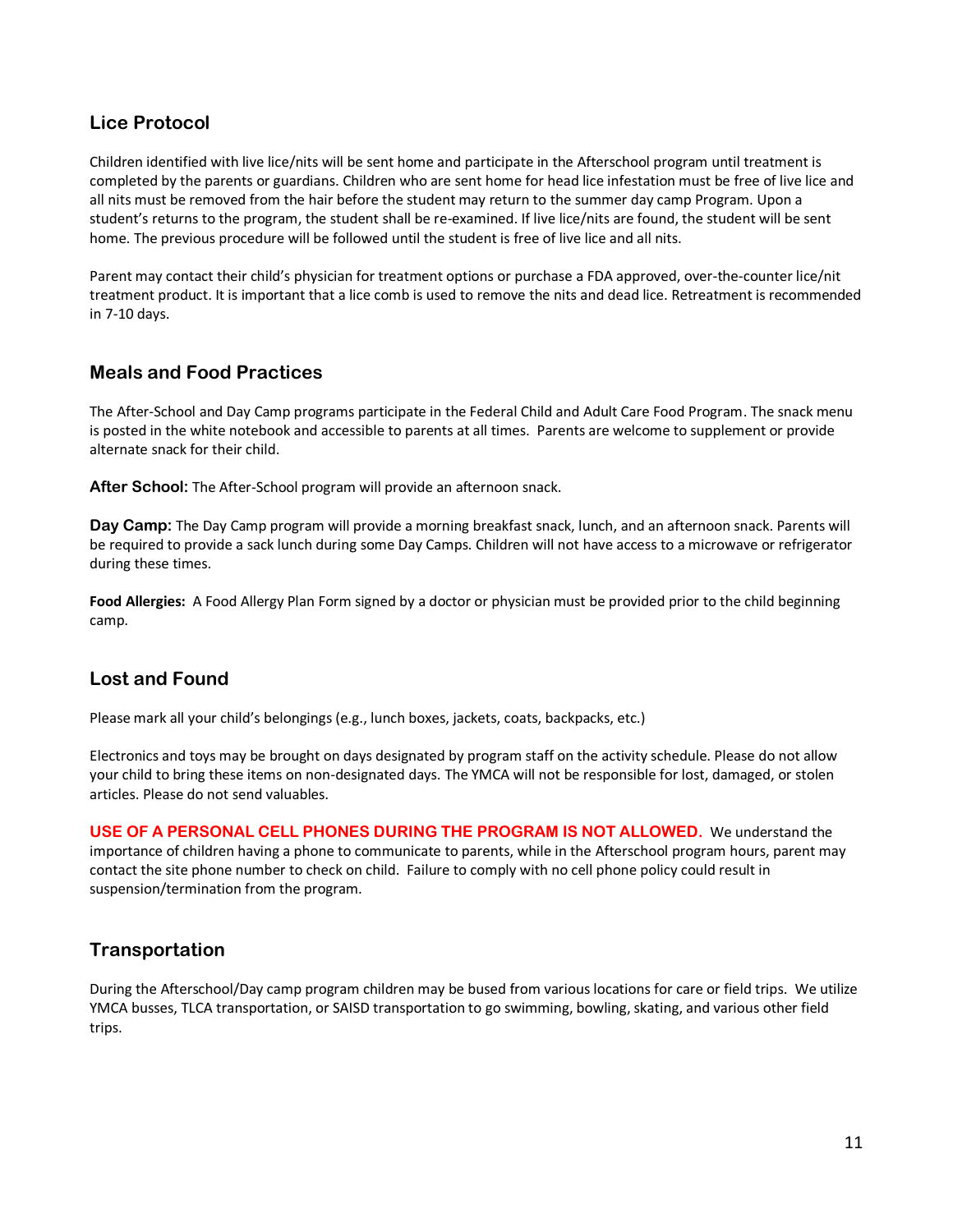# **Field Trips**

Parents will be notified a minimum of 24 hours in advance of planned field trip. Children not participating in the field trip will need to have alternative care provided on that day.

## **Water Activities**

Permission is required for children to participate in water activities during the Afterschool/day camp programs; permission is authorized by parent when signing the enrollment form statement at time of registration. A reminder will be given of water activities at time of sign in /sign out.

## **Playground Equipment Usage**

The San Angelo YMCA After School Program uses the public school facilities' outdoor playground equipment which may not meet Licensing standards specified in the Minimum Standards.

## **Questions and Concerns**

Your site director will be able to answer most questions related to your child's site. Questions about schedule changes, behavior concerns, program concerns, policies and procedures or program ideas can be directed to the Youth Service Director. If you have any questions or concerns about the account balance, please contact the childcare accounting department at the YMCA.

Please speak with the site director at your child's site if you have any concerns. If you feel that your child's needs are not being met, please call the YMCA to speak with the program directors.

## **Grievance Procedure**

The San Angelo YMCA encourages parents/participants to resolve minor disputes with the help of a department supervisor or department director. If the informal complaint is not *fairly and constructively resolved* within 7 business days, the parent may file a formal grievance with the human resource department.

## **Visiting Your Child's Site**

You may visit your child's site during normal operating hours (School Age 2:30 - 6:00 pm and Head Start 1:30 -6:00 pm) to observe your child, the site's operation, and program activities without prior approval from the child care directors. Proper identification will be required.

# **Participating at Your Child's Site**

If you would like to participate in the site's operation, please make arrangements at least 48 hours in advance with the program director.

Due to safety and supervision concerns, parents are not allowed to attend or participate in program field trips.

Emergency Contacts and Authorized Pick Ups may not visit or participate in the program outside of picking up the child.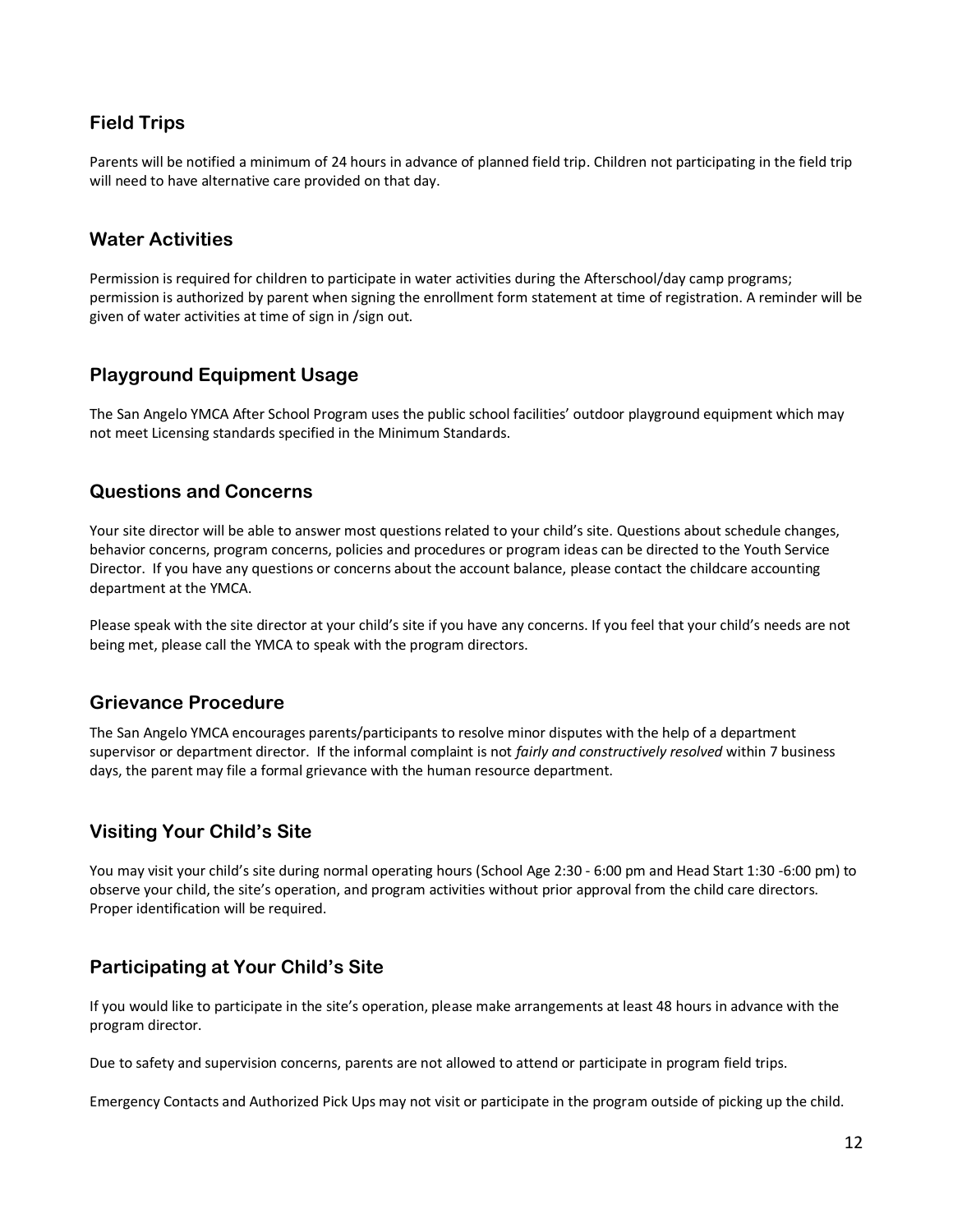#### **Inclusion of Children with Medical Disabilities**

YMCA welcomes children with medical disabilities into our program. Please identify any health/medical concerns your child may have when enrolling child in the summer day camp, so that our staff can determine together with you to provide a stimulating and positive experience in the program and determine what accommodations your child may need to be successfully included. If you have any questions or concerns, please do not hesitate to contact Dustin Estes, Youth Service Director.

## **Parent/Guardian Conferences**

Parent/guardian conferences will be schedule to review parent/staff concerns, disciplinary actions, and any other needs. Please speak with the Site Director at your child's site if you have any concerns. If you feel that your child's needs are not being met, please call the YMCA to speak with the Youth Service Director to schedule a parent/guardian conference.

# **Participant Code of Conduct**

The San Angelo YMCA takes seriously the importance of the protection and safety of the children enrolled in programs. It is our intent that each child enjoys the planned activities by understanding that s/he is responsible for his or her actions. Child must be made aware of how to exercise self-discipline [and to understand] that we are here to assist her or him and that we expect them to succeed. YMCA house rules are posted at every YMCA program center. Character development is an important part of our program.

As a participant in the YMCA Afterschool/Day Program, I agree to:

- 1. Keep my personal belongings in my storage area during the Program.
- 2. Remain seated and quiet during roll call and announcements and answer only for myself.
- 3. Follow all Program rules during free play, snack time, activity time, and emergency drills.
- 4. Follow all instructions given by the Program staff.
- 5. Tell the Program staff if I am sick or hurt.
- 6. Follow the timeout instructions of the Program.
- 7. Respect all other children and the Program Counselors at all times.
- 8. Respect all Program supplies, equipment, and property.
- 9. Respect all personal belongings of other children.
- 10. Help clean up after myself following all activities.
- 11. Never leave the Program site without permission or authorized Program Staff.
- 12. When on the bus, remain seated and quiet and keep body parts inside the bus. Obey all instructions of the bus driver.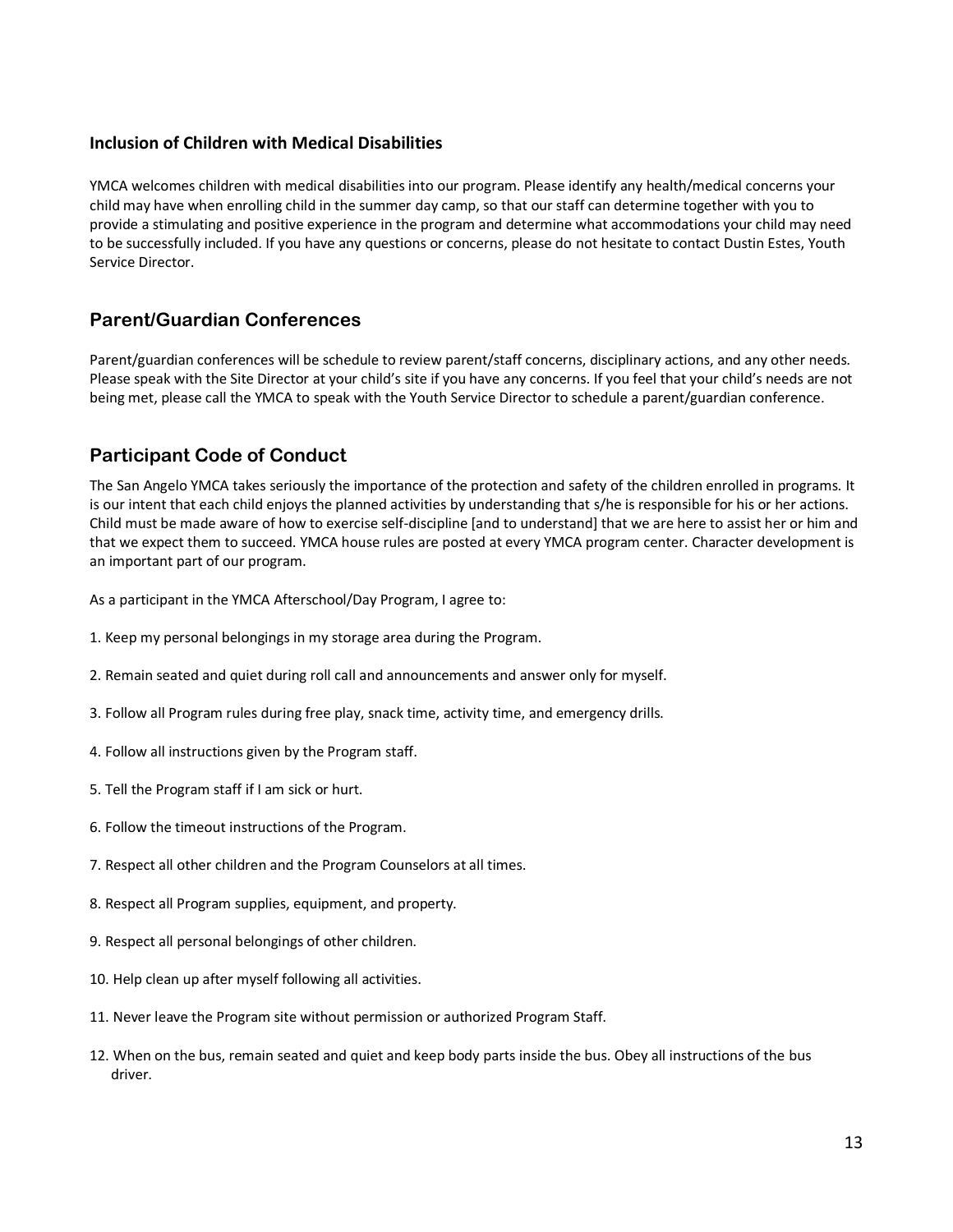# **Parent's Behavior Expectations and Social Media**

Parents are expected to behave in a professional and respectful manner when at the YMCA site. Foul, abusive, or threatening language or behavior directed toward any YMCA staff, this includes counselors, directors, Welcome Center staff and children will not be tolerated, and will be grounds for child's dismissal from the program. In an effort to protect the privacy of our children and staff, no public discussions are to be held or comments made on social media sites regarding the after school/camp children or staff (except appropriate use for marketing and fund raising events). Any posts that could be construed to have any impact on the YMCA's childcare reputation or any post that would offend a child, parent or staff will be evaluated by the Youth Services Director and if deemed necessary, the person responsible for the post may risk termination from the program.

# **Parent's Statement of Understanding**

1. I understand that I am not to leave my child at the YMCA site unless a YMCA staff member is present.

2. I understand that my child will not be allowed to leave the program with an unauthorized person or staff.

3. Should I or another authorized person appear to be under the influence of drugs or alcohol and seek to sign out your child, staff are empowered to contact local law enforcement authorities and place my child in their custody. **Please do not put place staff in a position to make this judgment.**

4. I understand that the YMCA is mandated by state law to report any suspected cases of child abuse or neglect to the appropriate authorities for investigation. The Child Abuse Hotline is 1-800-252-5400.

5. I understand that I will be charged Late Fees if I fail to pick-up my child by the agreed upon stated time.

6. I understand that YMCA staff is not allowed to baby-sit or transport children outside of program hours.

7. I understand I may request a meeting with the Site Director and Program Director to ask questions about the childcare centers policies and procedures. You are encouraged to contact the Child Care Department at 325-655-9106 any time you have a concern or comment about the operation of this site.

8. Please make note of the Texas Department of Family Protective Services Local contact phone number 325-657-8833. You may also visit Texas Department of Family Protective Services at their web site [www.dfps.state.tx.us.](http://www.dfps.state.tx.us/)

9. A copy of the TDFPS Site Inspection Report is posted on the site bulletin board.

10. A copy of the Minimum Standard Rules for Licensed Child-Care Centers is available at the site in the Posted Book located at the sign-in, sign-out table.

11. I UNDERSTAND THAT I MUST SUBMIT A 24 HOUR WRITTEN NOTICE IN ADVANCE TO THE YMCA CHILD CARE ACCOUNTING DEPARTMENT WHEN WITHDRAWING MY CHILD(REN) FROM THE SUMMER DAY CAMP PROGRAM.

# **Discipline**

The Y strives to use constructive discipline processes that build and reinforce positive relationships. This discipline process serves only as a guideline and the Y reserves the right to skip any or all steps in the process at the sole discretion of the program director. Disciplinary action may include the following: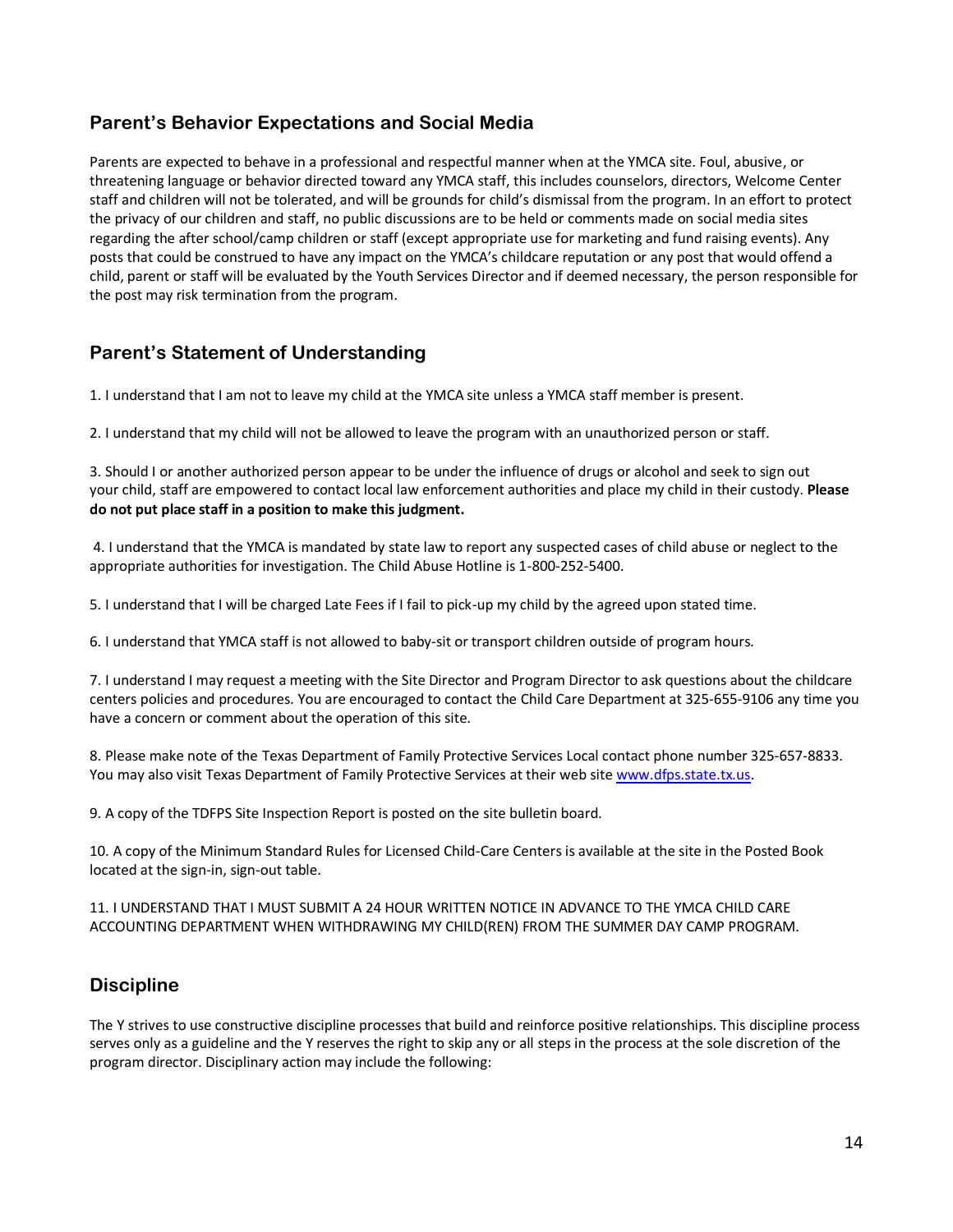- **1. Reasoning:** Every effort will be made to help the child understand the inappropriateness of his or her actions and agree to an alternate form of behavior. When the conflict is child-to-child, every effort will be made to have them reason together face-to-face with staff facilitating.
- **2. Removal from the Specific Activity:** When reasoning has been pursued and behavior has not changed, removing the child from the activity involved for an appropriate amount of time is necessary. The denied activity should be related to the misbehavior and the removal should not exceed 15 minutes. Other dutyoriented consequences suitable to the inappropriate behavior may also be utilized at this stage.
- **3. Child/Director Communication:** If inappropriate behaviors continue, the child and staff will have a discussion regarding the behavior and possible solutions. The child will be engaged in finding ways to correct their behavior and supported in making necessary changes.
- **4. Parent Communication:** Parent communication in both verbal and written forms will be used to make the parent aware of behavior issues and how they are being addressed. If necessary, the program staff, child and parent may meet together to discuss the behavior and find solutions to correcting the issue.
- **5. Program Suspension:** When the previous methods to do not achieve a satisfactory correction of inappropriate behaviors, the child may be suspended from the program. The duration of the suspension will be determined by the program directors, and is designed to give the parent and child time to discuss and commit to improving the behavior.
- **6. Program Termination:** In the event that the behavior is not corrected, the program directors may determine a program termination is necessary.

Every effort will be made to follow this discipline process. Behavior that harms the child, another person, or property, or places the child in danger will be dealt with swiftly and may skip steps outlined in this process. Examples of these behaviors may be harming another person or property, or running away from the program.

The safety of a child is the highest priority for setting behavior management procedures.

- When a child has a serious discipline problem (on any ONE occasion), the parent/guardian may be called by staff and asked to pick up the child within thirty minutes of the call. (Biting or injuring another child or staff member, or damaging property are examples of a serious discipline problem.)
- Should it be decided by YMCA directors that a child poses a serious discipline problem the child may be suspended from the program or may be removed from the program entirely.

#### By signing the Afterschool/Day Camp enrollment form, I hereby acknowledge the following:

- I have received, read on line, downloaded, or printed a copy of the San Angelo Y Parent/participant Handbook. I understand that it is my responsibility to read and understand the policies, rules, and benefits described in the Parent/Participant Handbook.
- I understand that if I have any questions regarding this information I should consult the childcare department, Youth Service Director, or human resources department.
- I understand that the Y has the right to change these policies, rules, and benefits without notice.
- I understand that future changes in policies and procedures may modify, suspend, supersede, or cancel those found in this handbook, in whole or part, and that I and other employees typically will be notified of such changes through normal communication channels.
- I understand that the benefits information in this handbook is only a brief summary and that I can find more information on these plans in informational material and plan documents. If any